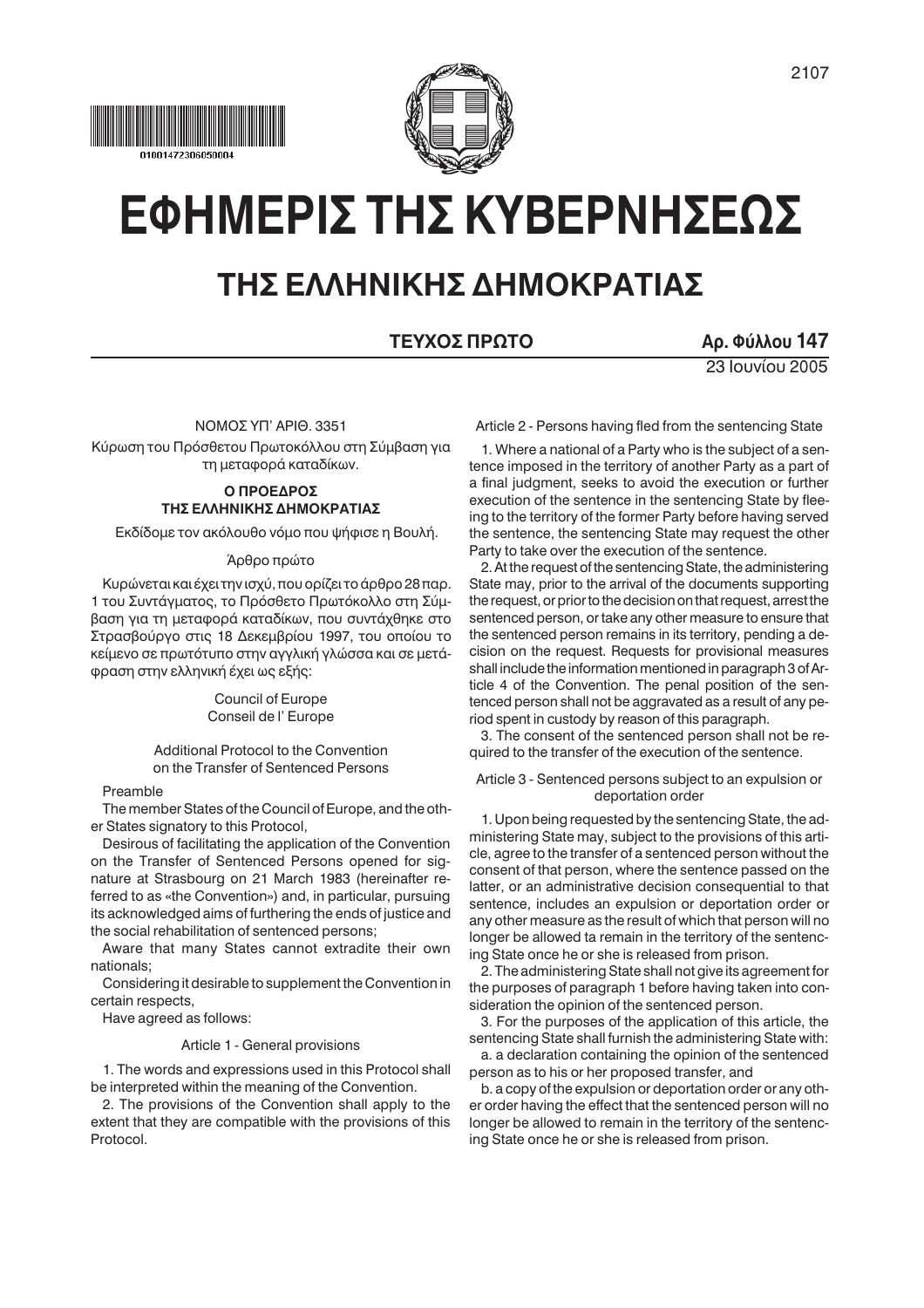4. Any person transferred under the provisions of this article shall not be proceeded against, sentenced or detained with a view to the carrying out of a sentence or detention order, for any offence committed prior to his or her transfer other than that for which the sentence to be enforced was imposed, nor shall he or she for any other reason be restricted in his or her personal freedom, except in the following cases:

a. when the sentencing State so authorises: a request for authorisation shall be submitted, accompanied by all relevant documents and a legal record of any statement made by the convicted person; authorisation shall be given when the offence for which it is requested would itself be subject to extradition under the law of the sentencing State or when extradition would be excluded only by reason of the amount of punishment;

b. when the sentenced person, having had an opportunity to leave the territory of the administering State, has not done so within forty-five days of his or her final discharge, or if he or she has returned to that territory after leaving it.

5. Notwithstanding the provisions of paragraph 4, the administering State may take any measures necessary under its law, including proceedings in absentia, to prevent any legal effects of lapse of time.

6. Any contracting State may, by way of a declaration addressed to the Secretary General of the Council of Europe, indicate that it will not take over the execution of sentences under the circumstances described in this article.

#### Article 4 - Signature and entry into force

1. This Protocol shall be open for signature by the member States of the Council of Europe and the other States signatory to the Convention, it shaill be subject to ratification, acceptance or approval. A signatory may not ratify, accept or approve this Protocol unless it has previously or simultaneously ratified, accepted or approved the Convention. Instruments of ratification, acceptance or approval shall be deposited with the Secretary General of the Council of Europe.

2. This Protocol shall enter into force on the first day of the month following the expiration of a period of three months after the deposit of the third instrument of ratification, acceptance or approval.

3. In respect of any signatory State which subsequently deposits its instrument of ratification, acceptance or approval, the Protocol shall enter into force on the first day of the month following the expiration of a period of three months after the date of deposit.

#### Article 5 - Accession

1. Any non-member State which has acceded to the Convention may accede to this Protocol after it has entered into force.

2. In respect of any acceding State, the Protocol shall enter into force on the first day of the month following the expiration of a period of three months after the date of the deposit of the instrument of accession.

#### Article 6 - Territorial application

1. Any State may at the time of signature or when depositing its instrument of ratification, acceptance, approval or accession, specify the territory or territories to which this Protocol shall apply.

2. Any Contracting State may, at any later date, by declaration addressed to the Secretary General of the Council of Europe, extend the application of this Protocol to any other territory specified in the declaration, in respect of such territory the Protocol shall enter into force on the first day of the month following the expiration of a period of three months after the date of receipt of such declaration by the Secretary General.

3. Any declaration made under the two preceding paragraphs may, in respect of any territory specified in such declaration, be withdrawn by a notification addressed to the Secretary General. The withdrawal shall become effective on the first day of the month following the expiration of a period of three months after the date of receipt of such notification by the Secretary General.

#### Article 7 - Temporal application

This Protocol shall be applicable to the enforcement of sentences imposed either before or after its entry into force.

#### Article 8 - Denunciation

1. Any Contracting State may at any time denounce this Protocol by means of a notification addressed to the Secretary General of the Council of Europe.

2. Such denunciation shall become effective on the first day of the month following the expiration of a period of three months after the date of receipt of the notification by the Secretary General.

3. This Protocol shall, however, continue to apply to the enforcement of sentences of persons who have been transferred in conformity with the provisions of both the Convention and this Protocol before the date on which such denunciation takes effect.

4. Denunciation of the Convention automatically entails denunciation of this Protocol.

# Article 9 - Notifications

The Secretary General of the Council of Europe shall notify the member States of the Council of Europe, any Signatory, any Party and any other State which has been invited to accede to the Convention of:

a. any signature;

b. the deposit of any instrument of ratification, acceptance, approval or accession;

c. any date of entry into force of this Protocol in accordance with Articles 4 and 5;

d. any other act, declaration, notification or communication relating to this Protocol.

In witness whereof the undersigned, being duly authorised thereto, have signed this Protocol.

Done at Strasbourg, this 18 December 1997, in English and French, both texts being equally authentic, in a single copy which shall be deposited in the archives of the Council of Europe.

The Secretary General of the Council of Europe shall transmit certified copies to each member State of the Council of Europe, to the other States signatory to the Convention and to any State invited to accede to the Convention.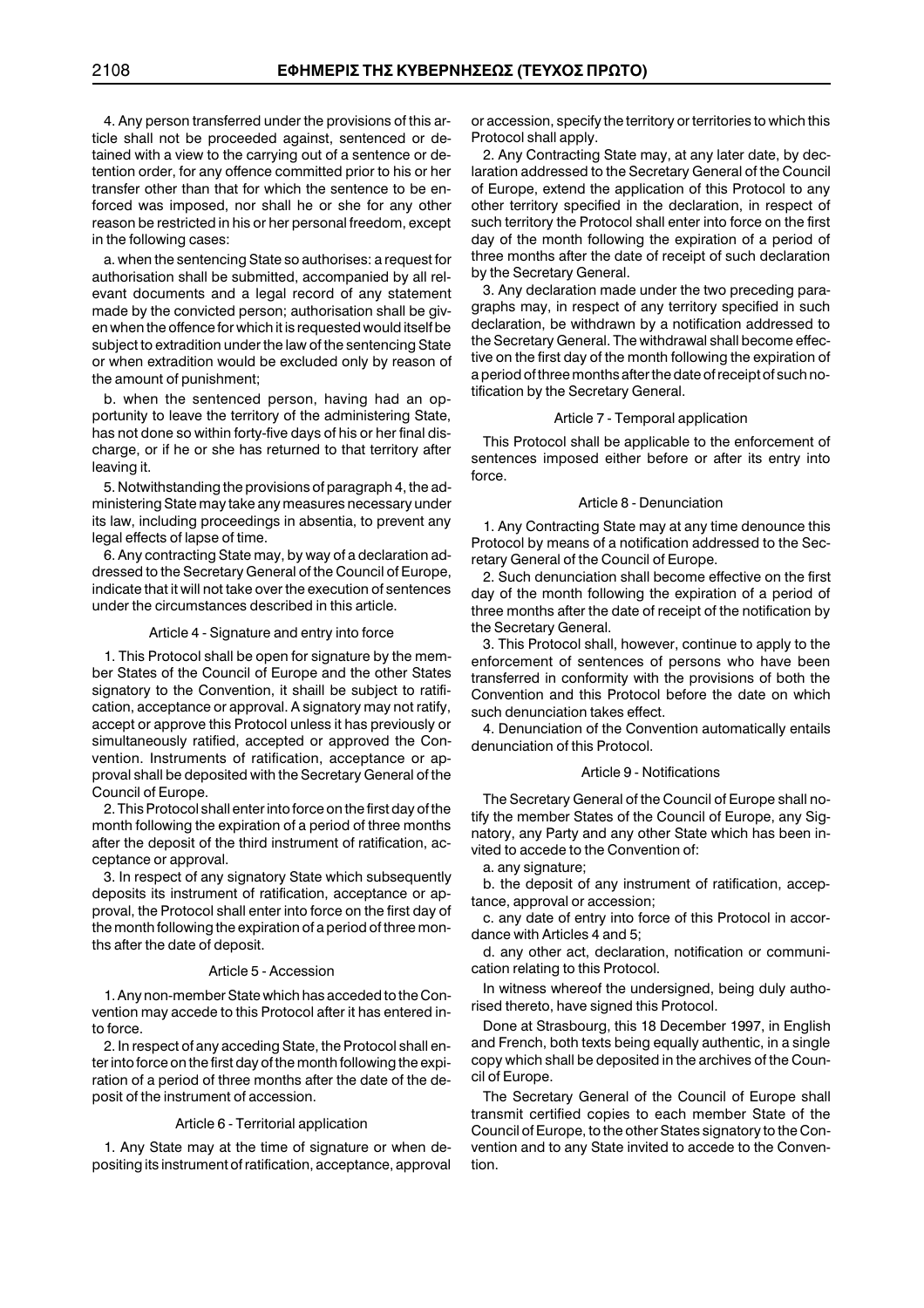# Συμβούλιο της Ευρώπης

# ΠΡΟΣΘΕΤΟ ΠΡΩΤΟΚΟΛΛΟ ΣΤΗ ΣΥΜΒΑΣΗ ΓΙΑ ΤΗ ΜΕΤΑΦΟΡΑ ΚΑΤΑΔΙΚΟΝ

## ΠΡΟΛΟΓΟΣ

Τα Κράτη μέλη του Συμβουλίου της Ευρώπης, καθώς και τα άλλα Κράτη που συνυπογράφουν το παρόν Πρωτόκολλο.

Επιθυμώντας να διευκολύνουν την εφαρμογή της Σύμβασης για τη Μεταφορά Καταδίκων, η οποία ανοίχθηκε προς υπογραφή στο Στρασβούργο στις 21 Μαρτίου 1983 (εφεξής αποκαλούμενη «η Σύμβαση») και, συγκεκριμένα, συνεχίζοντας τους αναγνωρισμένους στόχους της για την προαγωγή των σκοπών της δικαιοσύνης και της κοινωνικής αποκατάστασης των καταδίκων,

Γνωρίζοντας ότι πολλά Κράτη δεν μπορούν να εκδόσουν τους υπηκόους τους,

Επιθυμώντας τη συμπλήρωση της Σύμβασης από ορισμένες απόψεις,

Συμφώνησαν ως εξής:

# APAPO<sub>1</sub>

# ΓΕΝΙΚΕΣ ΔΙΑΤΑΞΕΙΣ

1. Οι λέξεις και εκφράσεις που χρησιμοποιούνται στο παρόν Πρωτόκολλο ερμηνεύονται σύμφωνα με την έννοια της Σύμβασης.

2. Οι διατάξεις της Σύμβασης ισχύουν στο βαθμό που είναι συμβατές με τις διατάξεις του παρόντος Πρωτοκόλ- $\lambda$  $\Omega$ 

# APOPO<sub>2</sub>

# ΠΡΟΣΩΠΑ ΠΟΥ ΔΙΕΦΥΓΑΝ ΑΠΟ ΤΟ ΚΡΑΤΟΣ ΚΑΤΑΛΙΚΗΣ

1. Όταν υπήκοος ενός Μέρους στον οποίο επεβλήθη ποινή με οριστική απόφαση στην επικράτεια ενός άλλου Μέρους επιδιώκει να αποφύγει την εκτέλεση ή την περαιτέρω εκτέλεση της ποινής στο Κράτος καταδίκης διαφεύγοντας προς την επικράτεια του προηγούμενου Μέρους πριν εκτίσει την ποινή, το Κράτος καταδίκης μπορεί να ζητήσει από το άλλο Μέρος να αναλάβει την εκτέλεση της ποινής.

2. Με αίτημα του Κράτους καταδίκης, το Κράτος εκτέλεσης μπορεί, πριν την άφιξη των εγγράφων που υποστηρίζουν το αίτημα, ή πριν τη λήψη απόφασης επί του αιτήματος αυτού, να συλλάβει τον κατάδικο, ή να λάβει οποιοδήποτε άλλο μέτρο για να διασφαλίσει ότι ο κατάδικος παραμένει στην επικράτεια του, όσο εκκρεμεί η απόφαση επί του αιτήματος. Τα αιτήματα για προσωρινά μέτρα περιλαμβάνουν τις πληροφορίες που αναφέρονται στην παράγραφο 3 του Άρθρου 4 της Σύμβασης. Η ποινική κατάσταση του καταδίκου δεν επιβαρύνεται ως αποτέλεσμα οποιασδήποτε χρονικής περιόδου κράτησης δυνάμει της παρούσας παραγράφου.

3. Δεν απαιτείται η συγκατάθεση του καταδίκου για τη μεταβίβαση της εκτέλεσης της ποινής.

# APAPO<sub>3</sub> ΚΑΤΑΔΙΚΟΙ ΠΟΥ ΥΠΟΚΕΙΝΤΑΙ ΣΕ ΔΙΟΙΚΗΤΙΚΗ Ή ΔΙΚΑΣΤΙΚΗ ΑΠΕΛΑΣΗ

1. Όταν του ζητηθεί από το Κράτος καταδίκης, το Κράτος εκτέλεσης μπορεί, σύμφωνα με τις διατάξεις του πα-

ρόντος Άρθρου, να συμφωνήσει για τη μεταφορά του καταδίκου χωρίς τη συγκατάθεση αυτού, όταν η ποινή που του επεβλήθη, ή μια διοικητική απόφαση που εξεδόθη ως συνέπεια της ποινής αυτής, περιλαμβάνει διοικητική ή δικαστική απέλαση ή οποιοδήποτε άλλο μέτρο ως αποτέλεσμα των οποίων το πρόσωπο αυτό δεν επιτρέπεται πλέον να παραμένει στην επικράτεια του Κράτους καταδίκης από τη στιγμή που θα αποφυλακιστεί.

2. Το Κράτος εκτέλεσης δεν δίδει τη συγκατάθεση του για τους σκοπούς της παραγράφου 1 πριν λάβει υπ' όψιν τη γνώμη του καταδίκου.

3. Για τους σκοπούς της εφαρμογής του παρόντος Άρθρου, το Κράτος καταδίκης παρέχει στο Κράτος εκτέλεσης:

α. δήλωση που περιλαμβάνει τη γνώμη του καταδικασθέντος ατόμου σχετικά με την προτεινόμενη μεταφορά του, και

β. αντίγραφο της απόφασης διοικητικής ή δικαστικής απέλασης ή άλλης εντολής που έχει ως αποτέλεσμα να μην επιτρέπεται πλέον στον κατάδικο να παραμένει στην επικράτεια του Κράτους καταδίκης από τη στιγμή που θα αποφυλακιστεί.

4. Κάθε πρόσωπο που μεταφέρεται σύμφωνα με τις διατάξεις του παρόντος Άρθρου δεν διώκεται, καταδικάζεται ή κρατείται με σκοπό την εκτέλεση ποινής ή εντολής κράτησης, για οποιοδήποτε αδίκημα το οποίο τελέσθηκε πριν τη μεταφορά του εκτός από εκείνο για το οποίο επεβλήθη η ποινή που πρόκειται να εκτελεστεί, ούτε περιορίζεται η προσωπική ελευθερία του για οποιονδήποτε άλλο λόγο, παρά μόνο στις ακόλουθες περιπτώσεις:

α. όταν το επιτρέπει το Κράτος καταδίκης. Υποβάλλεται αίτημα, συνοδευόμενο από όλα τα σχετικά έγγραφα και δικαστικό πρακτικό οιασδήποτε δήλωσης του καταδίκου. Η εξουσιοδότηση δίδεται, όταν το αδίκημα για το οποίο ζητείται, υπόκειται το ίδιο σε έκδοση σύμφωνα με τη νομοθεσία του Κράτους καταδίκης, ή όταν η έκδοση εξαιρείται μόνο λόγω του ύψους της ποινής

β. όταν ο κατάδικος, ενώ είχε την ευκαιρία να φύγει από την επικράτεια του Κράτους εκτέλεσης, δεν έφυγε εντός 45 ημερών από την οριστική του απόλυση, ή αν επέστρεψε στην επικράτεια αυτή, αφού την είχε εγκαταλείψει.

5. Παρά τις διατάξεις της παραγράφου 4, το Κράτος εκτέλεσης μπορεί να λάβει οποιαδήποτε μέτρα είναι απαραίτητα σύμφωνα με τη νομοθεσία του, συμπεριλαμβανομένης της ερήμην διαδικασίας, για να εμποδίσει τις όποιες νομικές επιπτώσεις της παραγραφής.

6. Οποιοδήποτε συμβαλλόμενο Κράτος μπορεί, με δήλωση που απευθύνεται στο Γενικό Γραμματέα του Συμβουλίου της Ευρώπης, να υποδείξει ότι δεν θα αναλάβει την εκτέλεση ποινών υπό τις περιστάσεις που περιγράφονται στο παρόν Άρθρο.

# APOPO<sub>4</sub> ΥΠΟΓΡΑΦΗ ΚΑΙ ΘΕΣΗ ΣΕ ΙΣΧΥ

1. Το παρόν Πρωτόκολλο είναι ανοικτό προς υπογραφή από τα Κράτη μέλη του Συμβουλίου της Ευρώπης και τα άλλα Κράτη που συνυπογράφουν τη Σύμβαση. Υπόκειται σε επικύρωση, αποδοχή ή έγκριση. Έκαστος των συνυπογραφόντων δεν δύναται να επικυρώσει, αποδεχθεί ή εγκρίνει το παρόν Πρωτόκολλο εάν δεν έχει προηγουμένως ή ταυτοχρόνως επικυρώσει, αποδεχθεί ή εγκρίνει τη Σύμβαση. Τα έγγραφα επικύρωσης, αποδοχής ή έγκρισης κατατίθενται στο Γενικό Γραμματέα του Συμβουλίου της Ευρώπης.